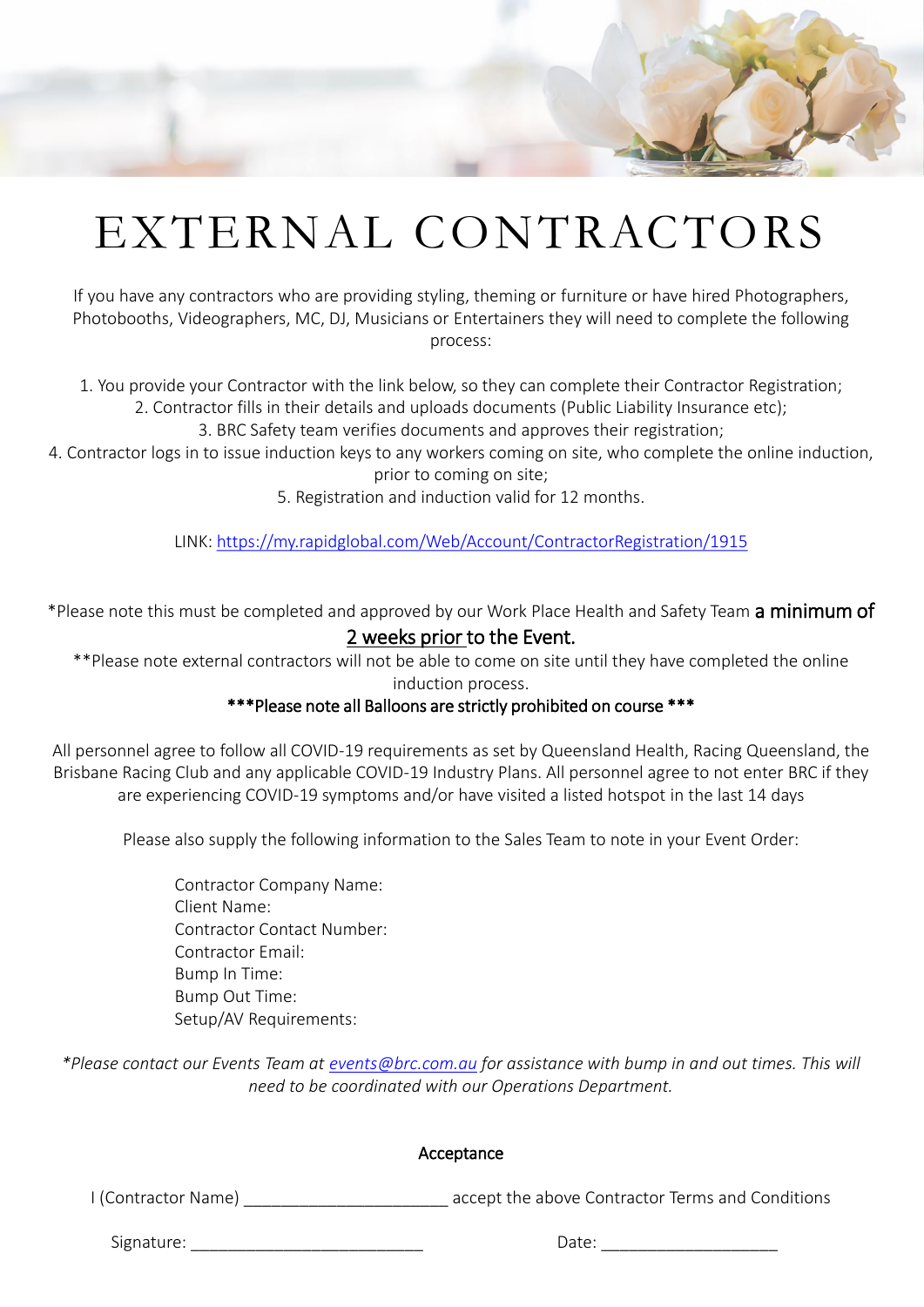

### MANDATORY COVID-19 INFECTION CONTROL TRAINING

Please note training to be completed by contractors

STEP ONE: Open the page

Go to the COVID-19 Safe training page via QLD TAFE - (it is best to use Google Chrome to complete this and then email through your certificate). <https://tafeqld.edu.au/campaign-pages/Covid-19-Response.html?#safe>

STEP TWO: Registration

- 1. Find the heading "COVID Safe for Dining In (micro-credential)"
- 2. Click on the big Blue button that reads "REGISTER NOW "
- 3. Enter all information as requested. Please write down your USERNAME AND PASSWORD as you'll need this for later on.

STEP THREE: Create Your Account

- 1. Enter your information again.
- 2. TIP Password needs to be 8 letters long and contain at least 1 Capital letter, 1 symbol and 1 number
- 3. Click the orange Button "Submit"
- 4. Wait for your verification email in YOUR INBOX
- 5. VIA the email Click Validate email (PLEASE MAKE SURE IT OPENS IN GOOGLE CHROME If it doesn't, highlight and copy the link and paste in chrome search bar)
- 6. On the Registration Confirmation page click "LOG IN"
- 7. Log in

STEP FOUR: Open & Complete your Course

- 1. Under table of contents there is two parts, You need to go through all sections of both parts.
- 2. When each section is completed, you will receive a TICK for that section.
- 3. You must complete the multiple choice assessments at the end of each.
- 4. At the end you will see get a Congratulations screen.
- 5. COVID-19: How everyone can help
- 6. CONDI-19: Dining In

STEP FIVE: Print and Email your Certificate

- 1. Wait for the confirmation email to hit your inbox (or spam)
- 2. Click on "(Click here)' at the bottom of the email
- 3. Log in (PLEASE MAKE SURE IT OPENS IN GOOGLE CHROME If it doesn't, highlight and copy the link and paste in chrome search bar)
- 4. GO TO "MY ACHIEVEMENTS Located under the Red TAFEqld Logo at the
- 5. Click on the certificate and at the bottom of the pop up, click on GENERATE CERTIFICATE
- 6. Open and Save the certificate to your computer
- 7. Email a copy of the certificate to [safety@brc.com.au](mailto:safety@brc.com.au)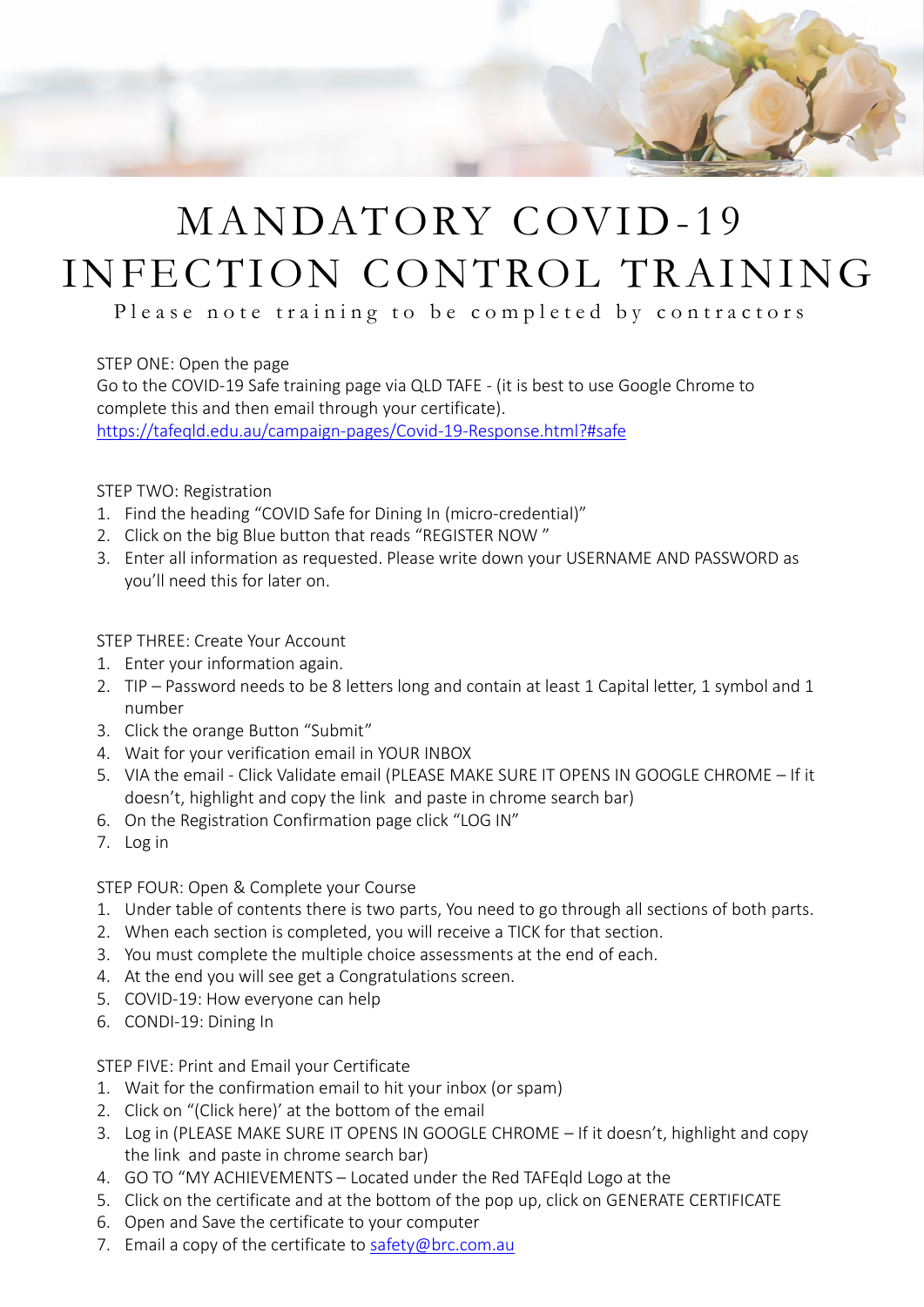

# IMPORTANT INFORMATION

#### Activations requiring BRC permits include:

- Amusement devices
	- Animal exhibits
	- Pyrotechnics
	- Vehicle displays
	- Food License

#### Contractor Safety Requirements

- All contractors must register through the BRC Rapid Contractor Portal
- All contractor employees are to be inducted prior to entering BRC properties

#### The following is required from ALL contractors

- Wear Appropriate PPE
- All contractors must wear high visibility vests and enclosed shoes onsite during bump in
	- Steel capped boots are required for any heavy, manual handling and/or construction
	- All electrical equipment used must have been tested and tagged and date compliant.
	- Any electrical work/tasks can only be carried out by an authorised licensed electrician
- No contractors or contractor equipment/plant are allowed in any horse area (i.e. mounting yard, track, tie-up stalls)
- All marquees, decorations and loose items must be pegged down and secured appropriately • All vehicles are to abide by the 10km/hr speed limit unless specified otherwise
- Activations requiring BRC permits include Amusement devices, animal exhibits, pyrotechnics and vehicle displays.

#### Prohibited items

• Balloons

- Confetti/Shredded paper
	- Megaphones
	- Loud Hailers
	- Musical Instruments
- Unapproved Flags/Banners/Signage
- Unapproved animals (excluding assistance dogs)
	- Any objects that make sudden loud noise

BRC has the right to instruct clients to remove any equipment/decorations that are deemed as unsafe for event operation.

BRC has the right to cease work if any of the above rule or requirements have not been met or if any work is deemed as unsafe or non-compliant